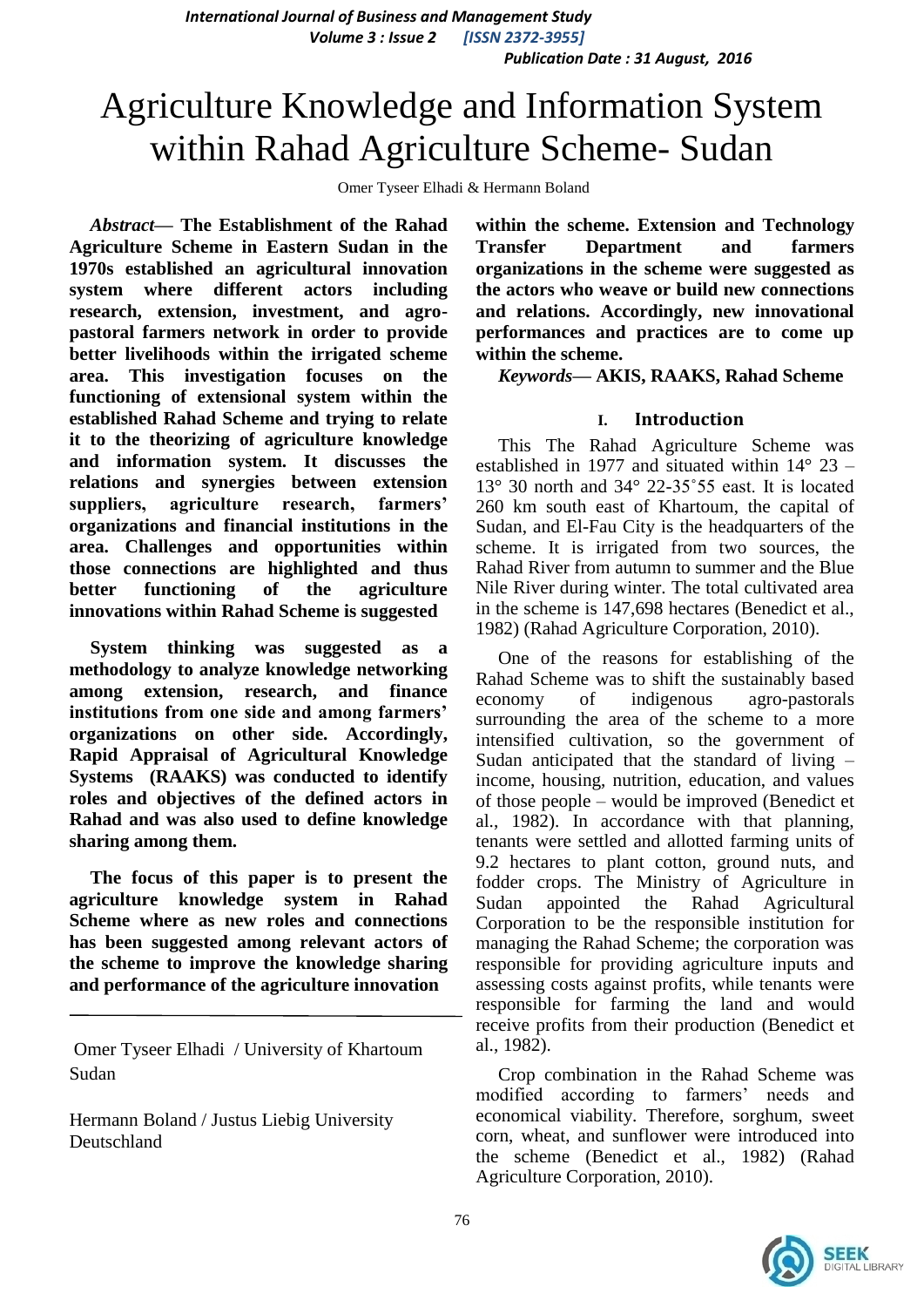The scheme had undergone many changes since its foundation up until the time of the research study (2010/2011). Shifting the finance of inputs from government to banks and inadequately providing maintenance requirements for the scheme assets "canals and machinery" had let to increasing farmer debt and fluctuating productivity (primary data, 2010). Presently a private company has been invited by the government of Sudan to share farming the scheme with the farmers. By the end of the farming season, the cost of production will be calculated at the farm unit level, and net profit will be distributed 50% for farmers, 40% for the company, and 10% for the improvement of social services within the scheme area (Ministry of Agriculture and Forestry, 2009).Ease of Use

### *Literature review*

### *Knowledge and information system perspectives to view agricultural innovations*

The knowledge and information system is a perspective developed by Röling and others at Wagenningen University (cf. RÖLING 1986, 1988,) cited by (ENGEL 1997).

The perspective views the performance of social organizations of innovations as relationships interplayed by different actors more than seeing innovations as a technological process that requires certain materialistic inputs and outputs. It is the relationships and integrations of actors that ease the performance of the innovations or constrain them (cf. RÖLING, 1986, and 1988) cited by ENGEL 1997).

Reasons for choosing the knowledge and information system perspective by social scientists to study innovations are many. First, the system has the potential to diagnose the innovation configuration at macro- and micro-levels in other word human actions or relations towards innovations are studied at different levels; perspectives can range from the relationship of two farmers to relationships between agrobusiness institutions (ENGEL 1997).

Second, it focuses on sharing knowledge among relevant stakeholders and not only on extension as the source of information; policy makers, education, and research institutes are also responsible for disseminating information and ideas so that innovations can bring better technological and social outcomes (ENGEL 1997). .

Third, the knowledge and information system perspective has managed to raise radical questions about the classical definition of individuals within agricultural innovations as innovators, adopters, laggards, or worse. Instead, a more comprehensive understanding of human agency through the system perspective is provided, "What people know and do is intrinsically related."

Since certain farmers or groups of farmers reject applying certain technologies, there is a need for us to look to surrounding institutions, circumstances, and how the farmers are related to them. Moreover, in this regard, issuing of local knowledge and how farmers are deeply related is also vital, and the knowledge and information perspective can be realistically considered (ENGEL 1997). .

Finally, according to the knowledge and information perspective, agricultural innovations are "social efforts that require joint competence of interrelated actors rather than the sum of individual competences" (ENGEL 1997). Since the system can provide a diagnostic framework for analysis and design management of interventions, we thought the perspective can be very useful for approaching our research question; it can first help us study the relationships of actors in the study area and how they communicate information with each other. Furthermore, it can help us suggest a basis for developing approaches to improve the performance of actors in the Rahad Irrigated Agricultural Scheme.

## *Methodology*

## *Knowledge and Information System Thinking*

System thinking is an approach developed by scientists to study the world and how to intervene in it; more specifically, it is an approach to studying agricultural innovations as settings where knowledge and information interact and are exchanged by different stakeholders or actors (Engel, 1997). System thinking may not be the only valid way to do so, but it has been widely adopted by many disciplines (Engel, 1997; see also Röling, 1992). Although there is no agreed definition on what system thinking is in literature, it is referred to as "an image or metaphor of the adaptive whole, which may be able to survive in a

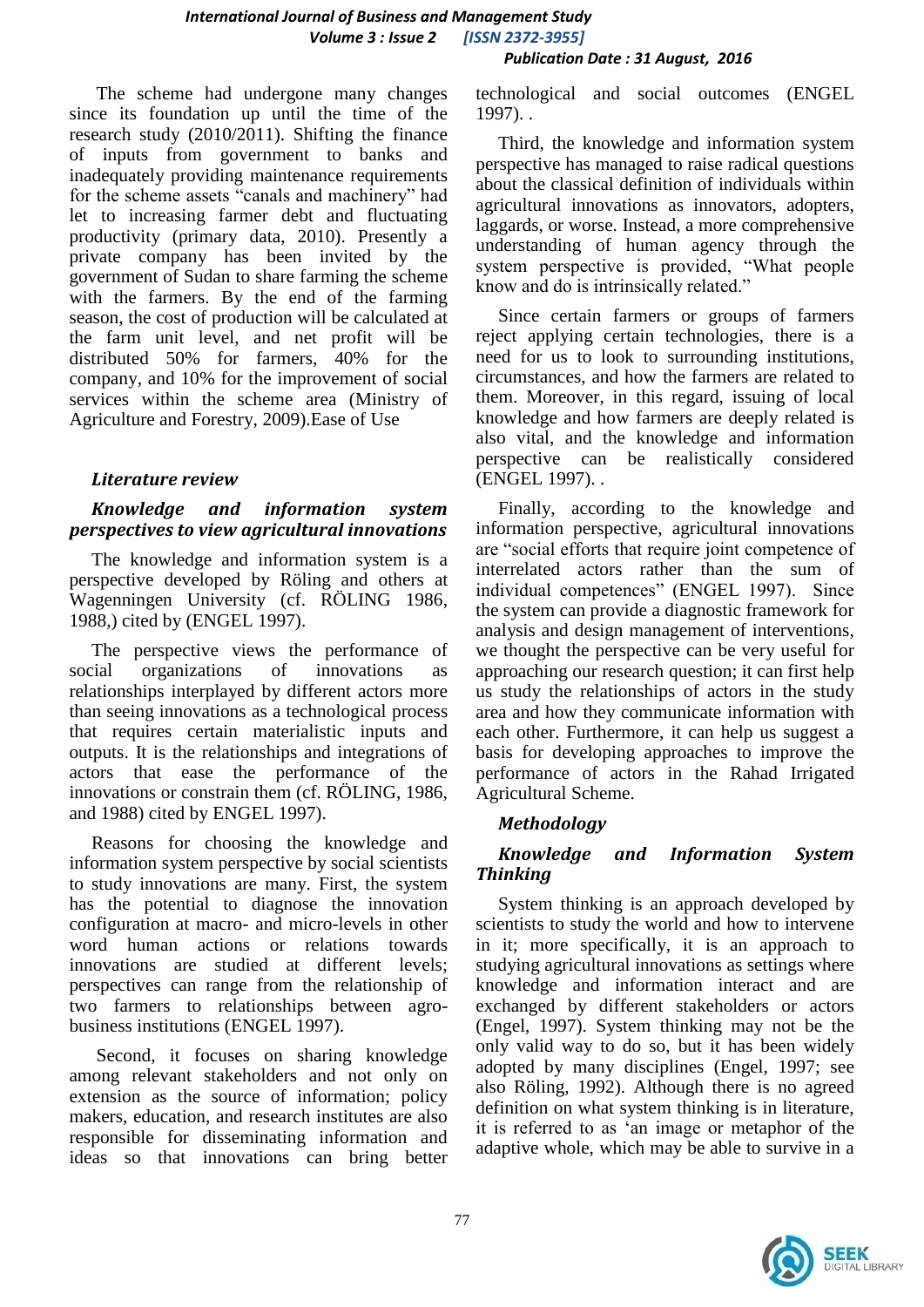changing environment" (Scheckland and Scholes, 1990 cited by: Engel, 1997).

Knowledge system thinking is a diagnostic approach that would either aim to implement better interventions, or an investigator would learn more about the function of the system (Engel, 1997).

There could be many methodologies for understanding the process of innovation in the Rahad Scheme; choosing knowledge system thinking will help one understand the nature of knowledge held by different actors. RAAKS or Rapid Agricultural Appraisal Knowledge System is an empirical methodology to question innovation systems (Scheckland and Scholes, 1990; cited by Engel, 1997). RAAKS is a tested, participatory action research methodology used to approach agricultural innovations with change, but it does not give direct answers to innovation problems (Salomon and Engel, 1997). RAAKS is implemented in phases; each phase has its constructed images or windows to diagnose and better organize innovative performance of studied actors. (Salomon and Engel, 1997; see also Hulsebosch (2001).

To reflect the focus of this paper, results of RAAKS will be used to show the suggestions to improve knowledge and information system within Rahad Scheme mainly among Rahad Scheme Administration as the source of extension education, Rahad Research Station the source of knowledge on farming, Sudanese Agricultural Bank, the finance institute in the scheme, Farmers" Union and Pastorals" Union who represents farmers within the scheme

## *Sampling*

Purposive sampling was conducted, as the researcher aimed to include actors concerned with innovations achieved by the Rahad Agricultural Scheme (Bryman, 2001). After approaching the Rahad Scheme Administration, researchers decided to conduct snowball sampling in order to interview actors within the scheme (Bryman, 2001). Snowball sampling allowed the researchers to move from one actor to the next during interviews by asking Who else do you think is involved with agricultural innovation in the Rahad Scheme. A structured questionnaire was used with 15 actors defined by the snowball sampling in order to collect information on actors roles and objectives, However, for purpose of this paper ,the researcher is presenting results of 5 main actors

representing the flow of knowledge and information within the scheme namely, Extension and Technology Transfer Department in Rahad scheme , Rahad Research Station, Sudanese Agricultural Bank, Farmers' and Pastorals' Unions*.*

## *Data analysis*

# *II. Maxqda 10 and coding strategy*

The researcher used Maxqda 10, which is a software method to analyze and interpret textual data (IVERB2007).

Maxqda helped the researcher process content analysis (CORBIN and STRAUSS 2008) for data collected using semi-structured interviews and group discussions (BRYMAN 2001).

Maxqda 10 was used to analyze data on the roles of the 5 relevant actors in exchanging knowledge and information on farming within the Rahad Scheme (RAAKS phase A). The researcher developed codes and sub-codes as the raw data from interviews was divided into different conceptual levels so that meanings could be inferred out of the textual content (CORBIN and STRAUSS 2008).Meanings of texts were merged and compared using the technique of retrieved codes in Maxqda 10 (IVERB 2007). Finally, concluding points or summaries of actors' roles were drawn by the researcher"s consensus and thoughts.

Codes of the 5 actors' roles were, the sources of actors" knowledge, the type of knowledge. The sources of actors' knowledge were divided into sub-codes of formal source of knowledge and informal source of knowledge.

The type of knowledge was divided into knowledge of cropping, knowledge of livestock keeping, and knowledge of organizational skills.

## *Results and discussions*

## *Agriculture Knowledge System in Rahad Scheme*

## *Extension and Technology Transfer Department in the Rahad Scheme*

This department is responsible for running extensional approaches to farmers; three extension approaches are conducted in the Rahad Scheme. Those approaches were the commodity approach, Training & Visit Approach (World Bank), and Farmers' Field

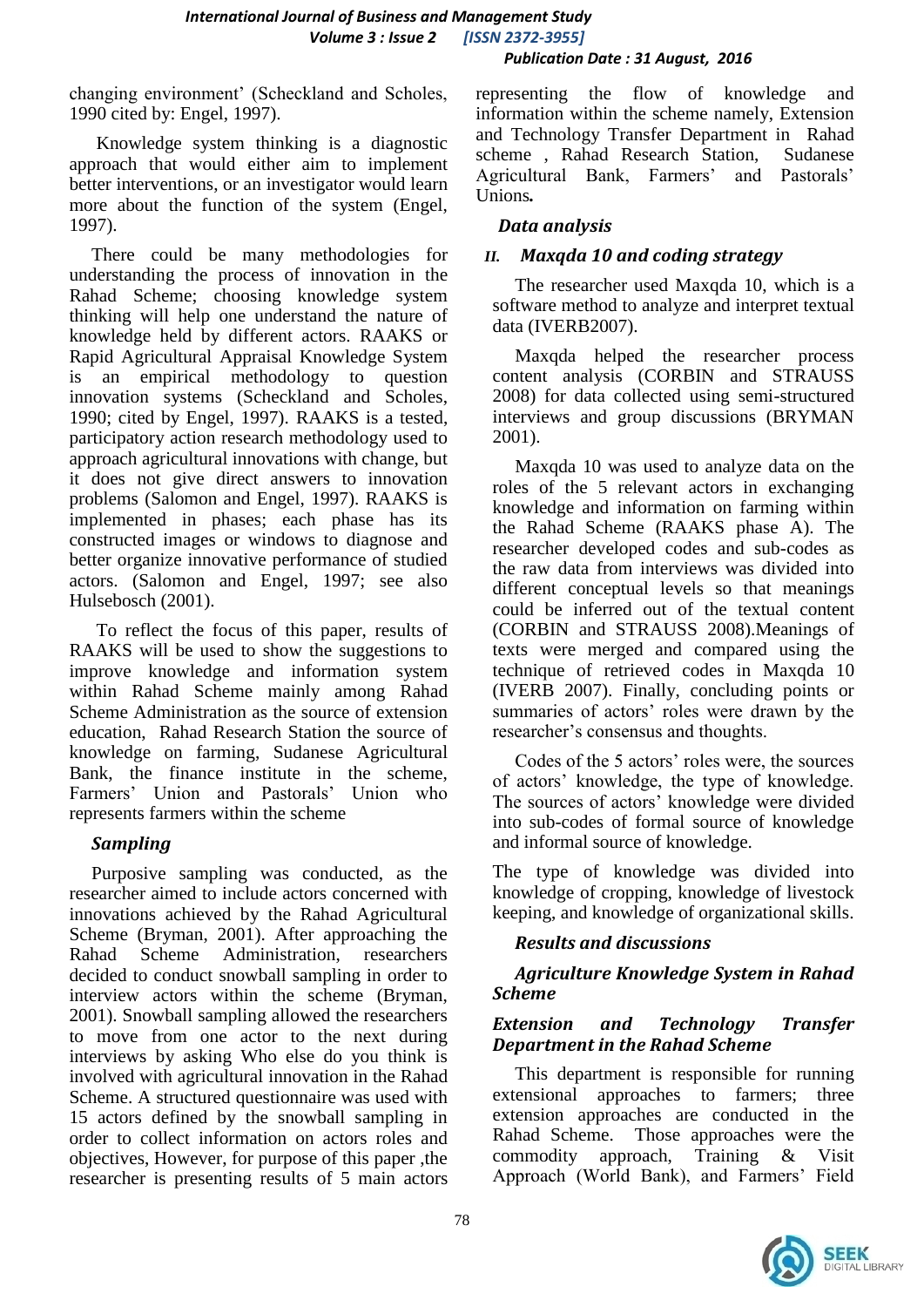#### Schools (Food Agriculture Organization). The commodity approach or field inspector approach already existed in the Gezira Scheme; the approach was designed with inspectors (the term "extension" was not used) who were responsible for demonstrating to farmers the needed farm operations. Reviewed literature on the field inspector approach or commodity approach proved that instructing agricultural practices resulted in poor feedback from farmers, since the farmers had no way just to adopt agricultural packages. Extension linkages with the Research Station were not formally constructed; research results were not applied to farm operations. The  $T \& V$  approach in the Rahad scheme established formal linkages and feedback with the Rahad Research Station. However, the approach mainly depended on support from international agencies such as the World Bank. Therefore, withdrawal of that support resulted in ceasing activities of the T & V approach. The last extensional approach in the Rahad Scheme was the Farmers" Field School. The FFS held in the Rahad Scheme was characterized by poor attendance of farmers and a low number of training sessions. Shortages of irrigation water and a lack of financing at the time could have discouraged farmers from attending. Therefore, implementation of FFS in the Rahad Scheme, in the researcher"s opinion, was concurrent with technical and financial degradation in the Rahad Scheme. Extension in the Rahad Scheme thus went back to a conventional approach until the time of data collection. Interviewed extensionists believed that a new way of extension needed to be considered. They also mentioned issues such as the fact that renting or sharing farmland with laborers had helped increase farmers absence from farms and lessened the contact of farmers with extensionists. The researcher argues that extension approaches implemented in the Rahad Scheme were designed based on individual models of diffusion of innovations, meaning that performance of farming in the Rahad Scheme depended on individual farmers adopting the required farming activities (LEEUWIS 2004; ENGEL 1997). In order to improve extension performance in the Rahad Scheme, it is important to view adoption of innovations as a complex process that involves communication and networking of different actors who can be sources of different information and knowledge on farming and not

 *Publication Date : 31 August, 2016*

focused on individual farmers' performances. In order to make this situation happen, first networking of relations among actors is suggested by the researcher

## *Rahad Research Station*

The Rahad Research Station was constructed to serve the scheme with research and to serve people in the area since the 1970s. The manager of the Rahad Scheme used to form technical committees. These were a mix of Rahad staff and the station staff but headed by a researcher (interview 5, paragraph 8). The technical committees would tour fields, observing land preparation, plant diseases, etc., and then the committees were supposed to report their findings and recommendations to the manager of the scheme (interview 5, paragraph 8). Administratively, the station follows the Research Corporation in Medani, but it technically followed the Rahad Scheme. followed the Rahad Scheme. Elhassan (2004, 82) commented that, "The mandate of the Rahad Research Station calls for experimentation on the relationship of crops for the Rahad Agricultural Corporation, both as field crops and vegetable crops."

The station right now conducts research on cotton breeding. Research subjects conducted by the Rahad Research Rtation represent agricultural research policies in Sudan. The Rahad Research Station as mentioned is a source of scientific knowledge on farming, mainly field crops and vegetables in the area. A technical connection between the Rahad scheme and the Rahad station was established during the implementation of the  $T \& V$  approach, but this technical connection was not maintained independently. In the researcher's opinion, performance of the Rahad Research Station is highly technically focused on irrigated cropping; however, research on fodder production, and sociological research also need to be established within the station. Establishing such research can connect the station more properly to the community of the Rahad Scheme, who are basically agro-pastoralists. Research on fodder production can work to change cropping policy within the Rahad Scheme and would to create a comparative advantage for the scheme in the area by producing fodder and the agro pastoralists communities surrounding the scheme would become more connected, attracted and believing on the scheme. Considering sociological

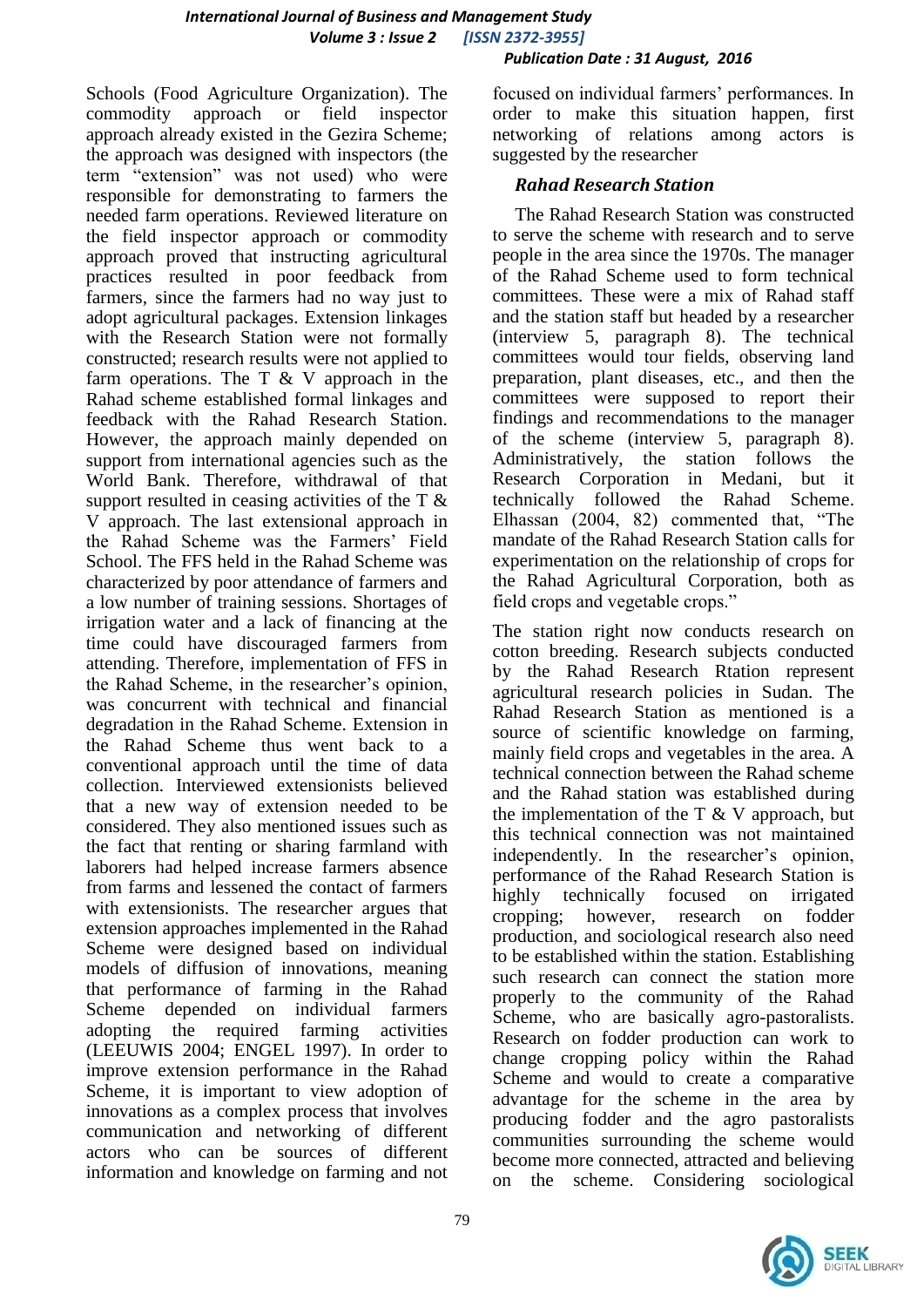research with Rahad Research Station can also broaden the connection between the Rahad Station, pastoral communities and extension work in the Rahad Scheme and thus more advances on social and economical setting of pastorals could be anticipated and planned for.

## *Sudanese Agricultural Bank*

The Sudanese Agricultural Bank is a developmental bank uses its human and technical resources to achieve agricultural and animal development (SUDANESE SUDANESE AGRICULTURAL BANK 2009). This aim is achieved through the presence of bank branches within producing sectors that offer financial, extensional, and banking services (SUDANESE SUDANESE AGRICULTURAL BANK 2009)

Since 1991, the Sudanese Agricultural Bank has financed irrigated scheme farmers and rainfed farmers in all type of crops (EL AMIN and EL MAK 1997). For example, for cotton crops the bank would finance all farming operations by supporting inputs of seeds, fertilizer, and the cost of spraying the cotton with chemicals (interview 4, paragraphs 2, 3).

The bank will monitor this financing through control groups (farmers would be divided into groups; every group will be headed by a farmer, usually a member in the farmer's committee; the farmer would receive the inputs on behalf of his group and hand it to members). The bankers in the finance section would report the costs of finance for every group, and then the head of the group would be the contact person (interview 4, paragraph 2). The bank would decide the amount of money needed from the head of the group. Money would be collected from the groups of the farmers, while the bank calculates the cost. If farmers managed to pay their input costs and make a profit from their produce, the bank would return their profits. Farmers who produce amounts that fail to make profits must repay the cost of inputs (interview 4, paragraph 2). In some cases farmers produced amounts that did not allow them to pay the production costs. Usually, the Rahad scheme administration would be responsible for the farmers and would pay the finance costs if farmers failed to pay (interview 4, paragraph 2).

In the first years of running the finances, local people would not or could not recognize what the bank was and what it was doing. "In regards to local people in the villages, the actor

thinks the Arab people here migrated from outside to the scheme area. They even did not understand exactly what the bank is doing" (interview 4, paragraph 13).

He further commented that even the members of the Farmers' Union were not fully aware; they had difficulties understanding what was written in papers and the bank had difficulties getting them to sign(interview 4, paragraph 13). Although the bank had been financing farmers in the scheme area since the 1990s, fewer people from the villages would come to make use of its services in (interview 4, paragraph 13).

More connections from local people towards the bank can be gained through establishing branches or offices of the bank in the villages. These offices will make bank services closer to local"s people; they can also be trained on projects the bank is financing and how to deal with financial issues. In this way individuals or families will be well-monitored or followed in finances.

#### *Rahad Scheme Farmers' Union*

The Rahad scheme Farmers' Union was first established in the south part of the scheme in the form of a starting committee. Then when the establishment of the scheme finished in 1982, a comprehensive union representing the geographical expansion of the scheme was formed (interview 11, paragraph 3).the union have executive committee, section committee and rest of members are forming farmers committees who represents farmers at level of villages .

The executives of the Farmers' Union attend meetings with the administrative council of the scheme (interview 11, paragraph 4). In those meetings union representatives are able to supervise input supply to the farmers and money circulation within the scheme (interview 11, paragraph 4).

Members of the executive committee in the union have authority to delegate services to the section committees (interview 11, paragraph 4). The section committee consists of ten persons selected at the section level and led by the head of the section) (interview 11, paragraph 4). The section committees instruct farmers' committees at the village level.

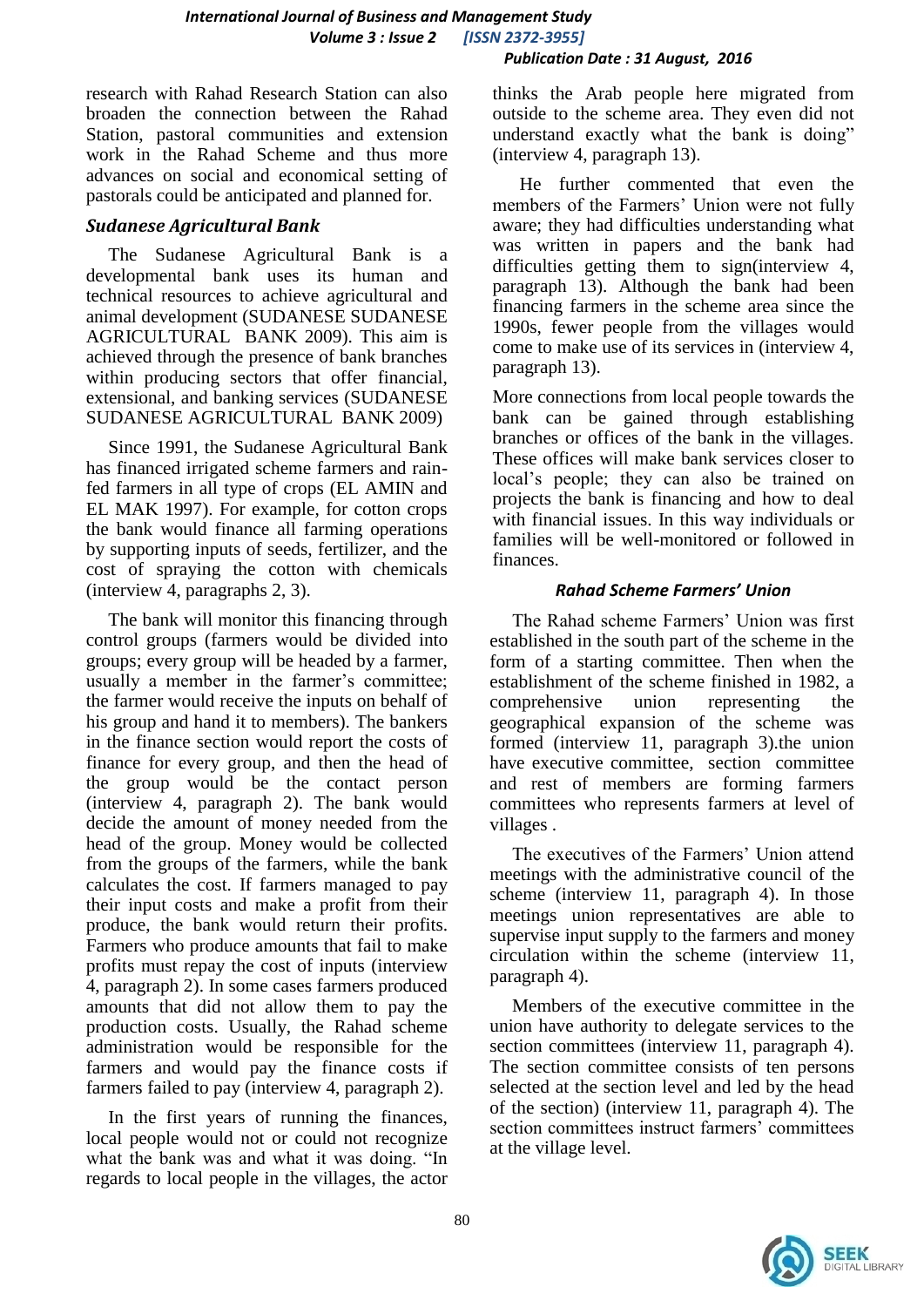The Farmers" Union in the Rahad Scheme was among the decision makers for the privatization of the scheme (KIAS management from 2010-2012). The secretary of the Farmers' Union is a member of the High Council of Agricultural Development, which is a political body containing politicians at the presidential level (interview 11, paragraph 15). This council suggested private companies as alternatives for managing national schemes, among them is the Rahad Scheme (interview 11, paragraph 15). The Farmers" Union finances social services for scheme villages by deducting a 2% share from farm production (interview 11, paragraph 6). Coordination of these finances is shared with the department of social services and development in the Rahad Scheme and with the El Fau locality (interview 11, paragraph 6).

The Farmers" Union worked to provide electricity for some villages (mainly section heads). The Farmers' Union collected share money from farmers and contacted the government to facilitate electricity provision. The political involvement of the Farmers" Union in the area was negatively commented on by interviewed farmers. They described union members as individuals of high status who basically work to secure their own social prestige. Accordingly, farmers have suggested that the Farmers' Union should allocate more time and planning to work on improving social services in scheme villages. The researcher thinks that the roles of the Farmers" Union in the Rahad Scheme reflect a strongly organized union in the scheme. However, the interviews with Farmers' Union showed shortages of linkages and sometimes weak connections between the union and other actors especially Pastoral Union. See Pastorals" Union section. Therefore, the union needs to stretch linkages to the other relevant actors, especially women"s groups, youth, and the Pastoral Union. Extension within the Rahad Scheme can work as a facilitator in this linking

## **III. Farmers' Committees**

Farmers committees are the representatives of Farmers' Union at the level of villages. Farmers' committees are responsible for linking farmers with the extensionists; some information is communicated from extensionists to the farmers" committee and then to farmers (interview 23,

paragraph 8). Agricultural policies are formed at the level of the High Council of Agricultural Development, Ministry of Agriculture and Federal Farmers" Union in Khartoum. The mentioned institutions decide which crops are planted and discuss the type of financial resources for farming. The decisions will be handed to the Rahad Administration, then to the section committees, farmers" committees, and finally to farmers (interview 23, paragraph 8) some interviewed farmers have recognized the role of farmers' committees in directing farmers with information inside farms, mosques, or clubs (interview 24, paragraph 39). However, other farmers think the farmers' committees are distant from farmers and mentioned that they farm with no directions from them because the farmers' committee itself is diverted from decision making inside the Farmers' Union (interview 18, paragraph 64).

Although there are negative comments given by farmers on the role of farmers' committees, farmers' committees are still important actors in exchanging information on farming within the scheme. However, in order to share information on farming with more actors, farmers' committees need to extend their connections to other actors in the scheme, especially youth and Pastoral Union members. In this way the innovation of the Rahad scheme can perform with better information circulation and thus better ideas and better problem solving.

## **IV. Pastoral Union**

The Pastoral Union in El Fau is a part of the National Pastoral Union, which was established in 1992 and is situated in Khartoum (interview 45, paragraph 4) (BARAKA 2012). The National Pastoral Union consists of unions in different states, at the state level there will be a Pastoral Union representing unions from different localities, and the Pastoral Union at the locality level consists of members of pastorals in villages (interview 5, paragraph 7) (BARAKA 2012). In El Fau, the pastoral union consists of 12 members:

The Pastoral Union in El Fau deals with problems or issues within rain-fed farms and Rahad scheme farms. The Pastoral Union is an organization aiming to improve people, (the pastorals), animals, and pastures. This main goal will be achieved by providing social services for pastorals (health and education), improving

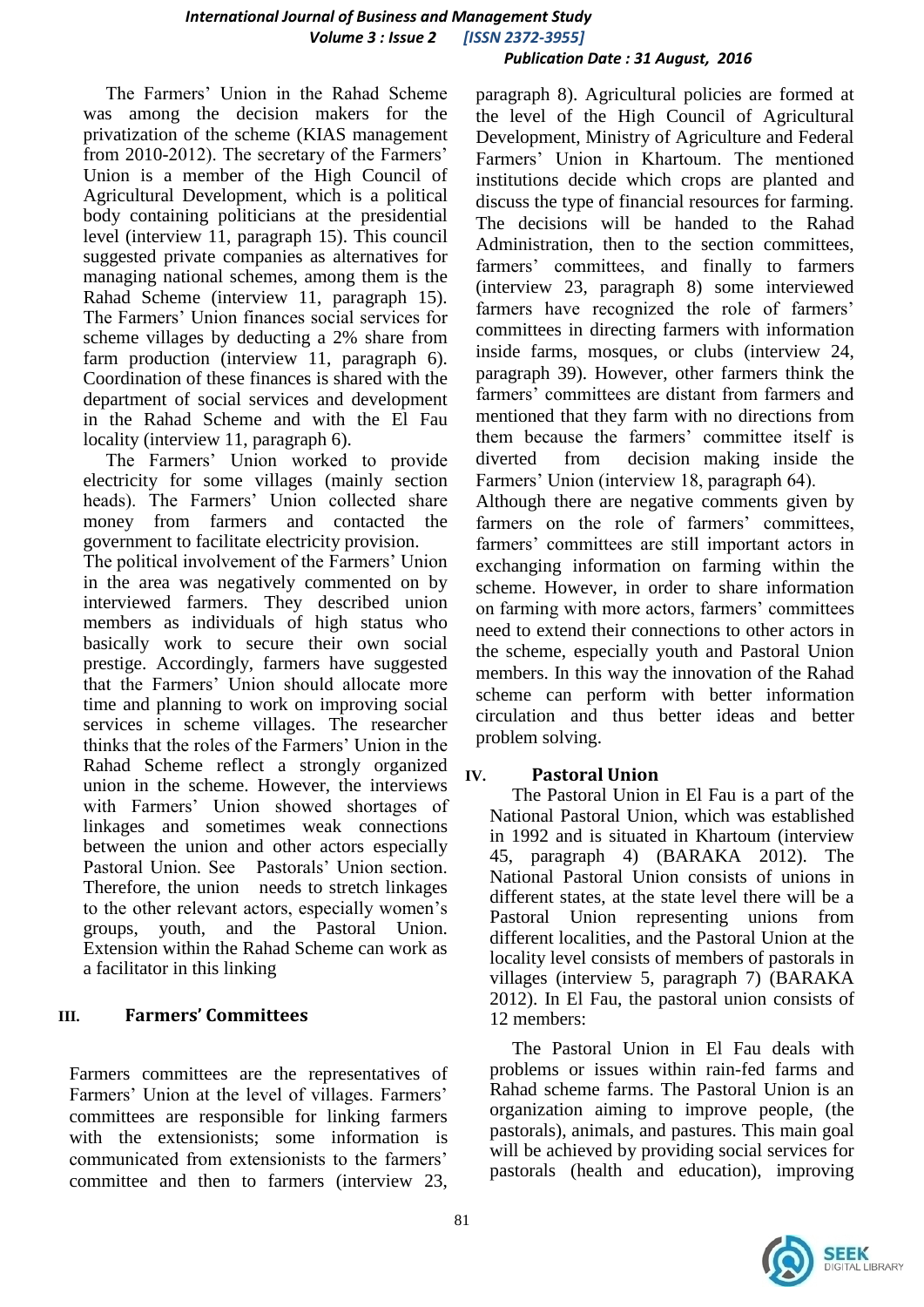access to pathways, and providing proper veterinary services and water points for pastorals (interview 45, paragraphs 5-8).

The Pastoral Union actor views pastorals as a crucial economic sector in Sudan because livestock export is one of the main components of the national economy in Sudan (AHMED et al. 2012). In spite of this fact, Pastoral Union thinks pastorals continue traditional grazing and retain their traditional way of raising animals (interview 5, paragraph 10) Therefore, the actor has expressed a need for proper services of artificial insemination for cattle, proper milk and meat production factories in the area, and programs of capacity building for pastorals in fodder production and processing (interview 5, paragraphs 10, 11). On the other hand, the Pastoral Union argues for pastoral development as a policy for developing human beings in their area.

In spite of the ideas given by the Pastoral Union, there has been no thought to conduct regular, organized education programs for the Pastoral Union members or for individuals who move with animal "shepherds" (interview 44, paragraph 22).

Another representative of the Pastoral Union reported that the union within the Rahad Scheme is not involved with Farmers Committees in deciding fines for damage caused by animals during grazing on farms.

Although farmers within the scheme have heard about the Pastoral Union, they generally have no exact information on what the Pastoral Union should be doing or what its responsibilities are (interview 24, paragraph 96; interview 26, paragraphs 40, 43; interview 37, paragraph 22; interview53, paragraph 24). This missing information about the Pastoral Union could be due to the fact that the Pastoral Union is a relatively new organization in the area .

Other farmers had a strong negative opinion about Pastoral Union. They thought the Pastoral Union is a political entity and cannot do real work (interview 18, paragraphs 41, 42). During group discussion on rain-fed villages, farmers mentioned, "We did not make use of the Pastoral Union here, there is theft, pathways are not accessible, and animals are thirsty" (interview 27, paragraph 61). If the Pastoral Union is to get involved in decision making regarding farming in the scheme, it needs to be considered as an equal and parallel farmer

organization. In this regard, connections need to be created between the Pastoral Union and Farmers' Union, and between Farmers' Committees and the Pastoral Union. Therefore, weaving connections between the Pastoral Union and Farmers" Union is suggested by the researcher as a part of many connections needed for better performance of agricultural innovations in the Rahad Scheme.

### *CONCLUSION*

### *Improving of agriculture knowledge system in Rahad Scheme by Building connections among relevant actors*

Extension approaches used in the Rahad Scheme were financed and supported by international agencies, and there have been no national extension approaches directed towards extension work within irrigated schemes including Rahad Scheme. Therefore, farmers, extension, and research connections worked well according to the objectives of these extension approaches, mainly  $T \& V$  and FFS approaches. In order to improve the relationship between extension work and farmers, the extension department needs to create knowledge sharing between different farming practices, for example, exchanging information on extension approaches used in other parts of the country and considering rain-fed farming practices within irrigated farming practices. Considering rain-fed farming is important because farmers in the Rahad Scheme refer their knowledge on farming to their parents or formal experiences within rain-fed farming.

Information on finance comes mainly from finance institutions within the Rahad Scheme, specifically the Sudanese Agricultural Bank. Farmers are indirectly connected to these institutions through Farmers' Committees

To strengthen connections between farmers and the Sudanese Agricultural Bank, the bank can establish branches or offices in the villages. Farmers" Committees can help disseminate information to farmers and can facilitate these branches" work on the ground. The Rahad Scheme can create a policy shift in the area by networking between the Rahad Research Station and the Agricultural Research Corporation in order to consider fodder production within the scheme. The scheme can create networking between research and local communities in order to access sociological research in the Rahad Scheme so the way forward for better social and economical situation of the pastorals

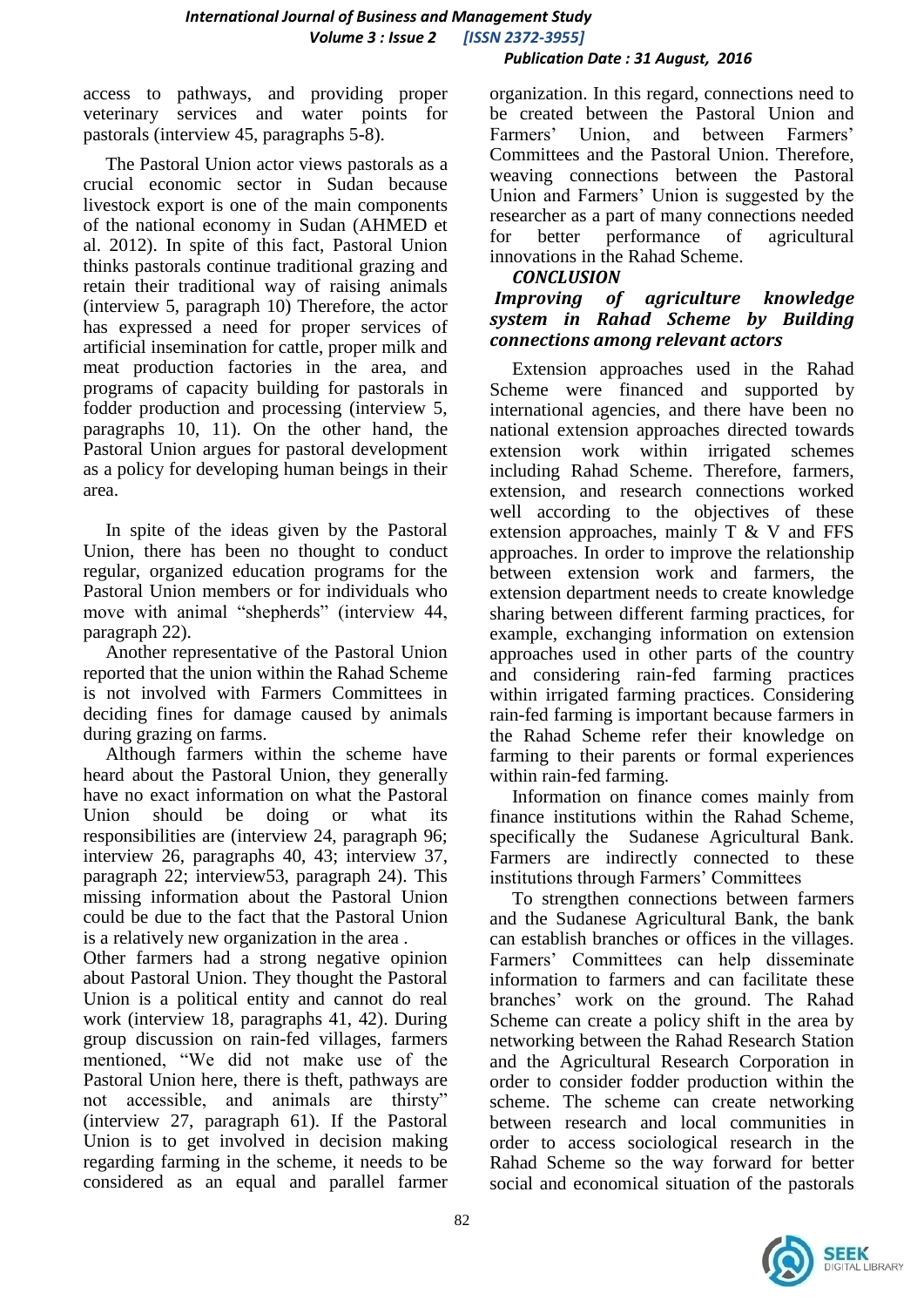within the scheme area would be worked out, fig 2.

The Farmers" Union and Pastoral Union are related negatively to each other in regards to livestock keeping and farming activities. Each actor had its own ideas about the better function of farming and animal keeping in the area. Therefore, both actors poorly communicate on these issues. To facilitate communication between both actors, there is a need to create connections between the both actors. This connection can start from the village level and the Rahad Scheme level. The Extension and Technology Transfer Department in the Rahad Scheme can work to create the linkages between both actors at the Administration of Rahad Scheme level, while farmers committees can weave connections between Farmers" Union and Pastoral Union at village level, see fig 1.



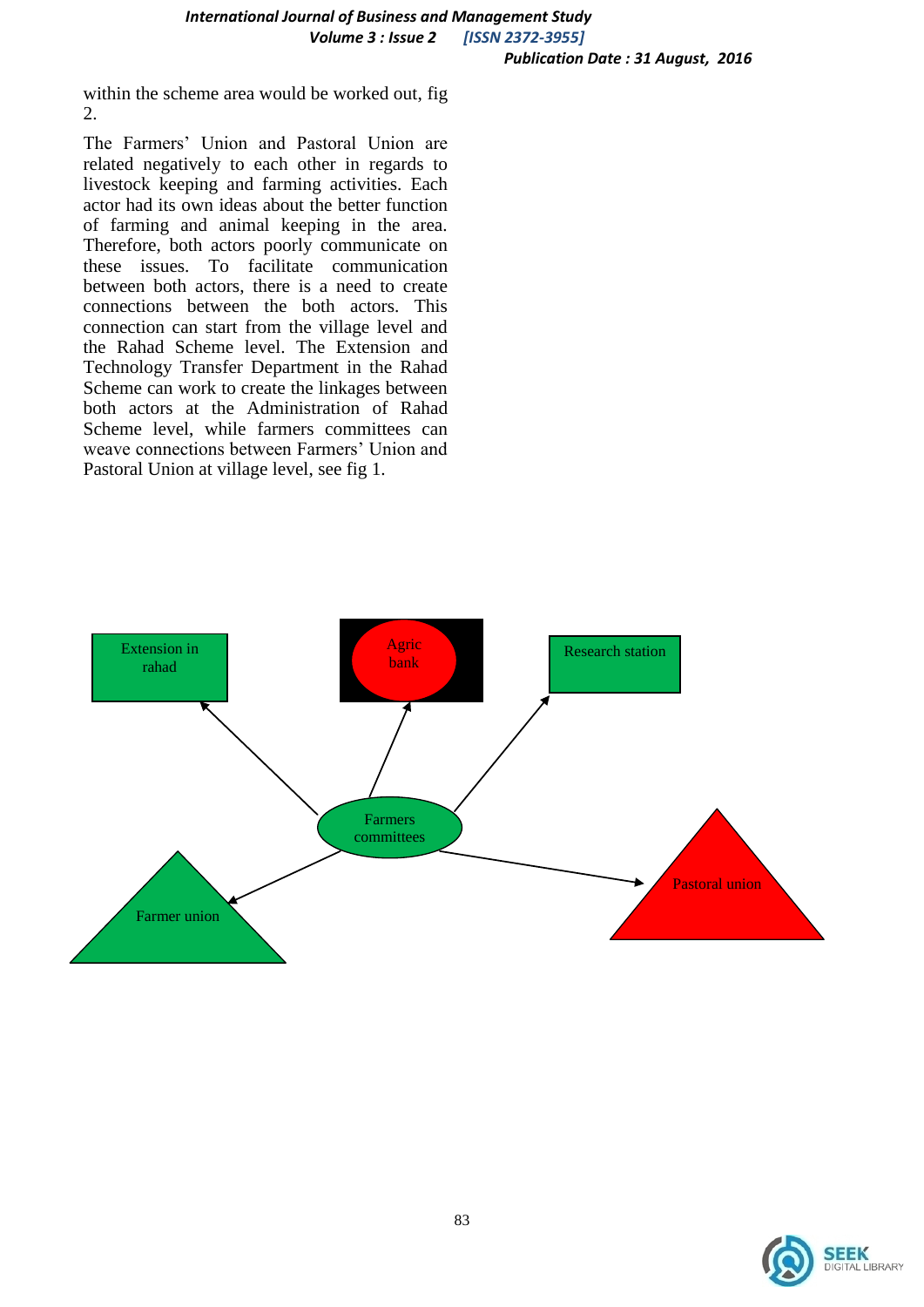#### *International Journal of Business and Management Study Volume 3 : Issue 2 [ISSN 2372-3955] Publication Date : 31 August, 2016*

Fig1: Improving connections in Rahad Scheme: farmers committee as the weaver of connections to introduce pastoral development activities in the area; fodder production, milk and meat production Source: our own interpretation



Figure 2: Extension in Rahad Scheme is suggested as a weaver of connections between Research and pastoral communities within Rahad Scheme to introduce sociological research in the area. Source: our own interpretation

## **Legend**

| Rahad scheme     |          | The administration of the<br>agriculture scheme that<br>was established to settle<br>agro-pastorals within<br>Gedarif state and Gezira<br>state – headquartered in<br>El Fau city |  |
|------------------|----------|-----------------------------------------------------------------------------------------------------------------------------------------------------------------------------------|--|
| Rahad<br>station | research | A governmental research<br>station to conduct<br>agriculture research<br>within the scheme                                                                                        |  |
|                  |          |                                                                                                                                                                                   |  |

| <b>Agricultural Bank</b> | Agriculture<br>and       |  |
|--------------------------|--------------------------|--|
|                          | Trading Bank,<br>a       |  |
|                          | governmental financial   |  |
|                          | bank responsible for     |  |
|                          | financing production     |  |
|                          | inputs for farmers in El |  |
|                          | Fau                      |  |

| Farmers' Union        |                        | voluntary |
|-----------------------|------------------------|-----------|
|                       | organization           |           |
|                       | representing           | Rahad     |
|                       | scheme's farmers       |           |
| <b>Pastoral Union</b> |                        | voluntary |
|                       | organization           |           |
|                       | representing owners of |           |
|                       | livestock in El Fau    |           |